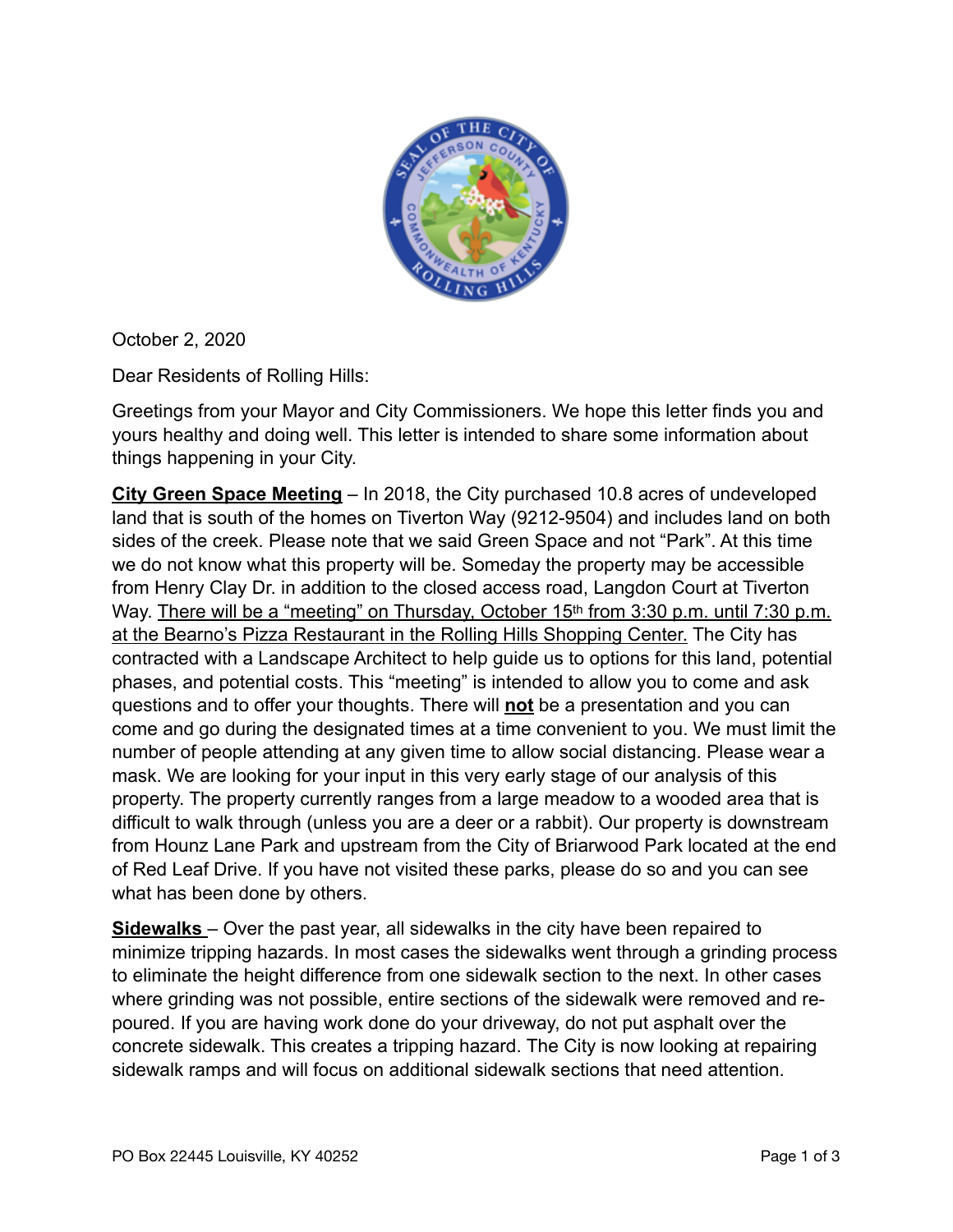**Paving** – In September, Habersham Drive, a portion of Goose Creek Road and a portion of Aylesbury Drive were milled and repaved. Discussions regarding the reinstallation of speed bumps on Goose Creek Road and Habersham are on-going. Please do your part and drive 20 miles per hour or less while in the City. Driving faster only saves you a few seconds and is not worth the risk of harm to a child.

**Census** – If you have not responded to the 2020 Census, please do so. It is safe and important.

**Election** – Please vote. October  $5<sup>th</sup>$  is the last day to register to vote. October 23<sup>rd</sup> is the last day to declare your intention to be a Write-In Candidate.

**City Commission Election** – At this writing there are two candidates on the ballot for Mayor; Judy Crowe and Rebecca Ann Rupp. There is one candidate for Commissioner, Michele Bagwell Fawver and there are four open positions. If you are interested in being a City Commissioner, please consider declaring your intention to be a write-in candidate by registering with the Board of Elections. Then get the word out (perhaps the City of Rolling Hills Face Book page) so folks know to write-in a vote for you. Or let the City Clerk or me know of your interest and if there is a position still open after the election, you may be considered to an appointment to fill an empty position. Commissioners are paid and we need four to operate the City.

**Round – about** – Did you know the City has a round-about? It is located at the intersection of Tangley Lane and Aylesbury Drive. Be sure to keep right! This location was recently cleaned up of weeds and nicely mulched by our lawn and landscaping contractor.

**Langdon Drive** – Money has been appropriated to replace the four post lights at the entrance to the City at Westport Road. One light was damaged beyond repair and new lights will be installed soon. Six posts along Langdon have been re-painted. In the coming month, all curbs and other things painted white along Langdon and Aylesbury in the past will be getting a fresh coat of paint.

**Finances** – The City's fiscal year ended on June 30, 2020. The audit for the year is just getting started. The unaudited financial statements report \$424,000 in cash on hand, \$24,000 in short term liabilities and \$196,000 in long term debt for the land acquired in 2018. Income was \$276,000 vs a budget of \$268,000. Expenses were \$262,000 vs. a budget of \$249,000.

**Other tidbits** – Ordinances are being "codified". This is a year long process. Evaluating landscaping at ends of Aylesbury Drive behind the shopping center to improve visibility at the stop signs. Regular conversations with shopping center over the trash, cardboard and pallets in the rear. Be a good neighbor and rake up the leaves in your yard in a timely fashion. Recycling pick-up is 10/15 and 10/29. Yard waste pick-up does continues year-round.